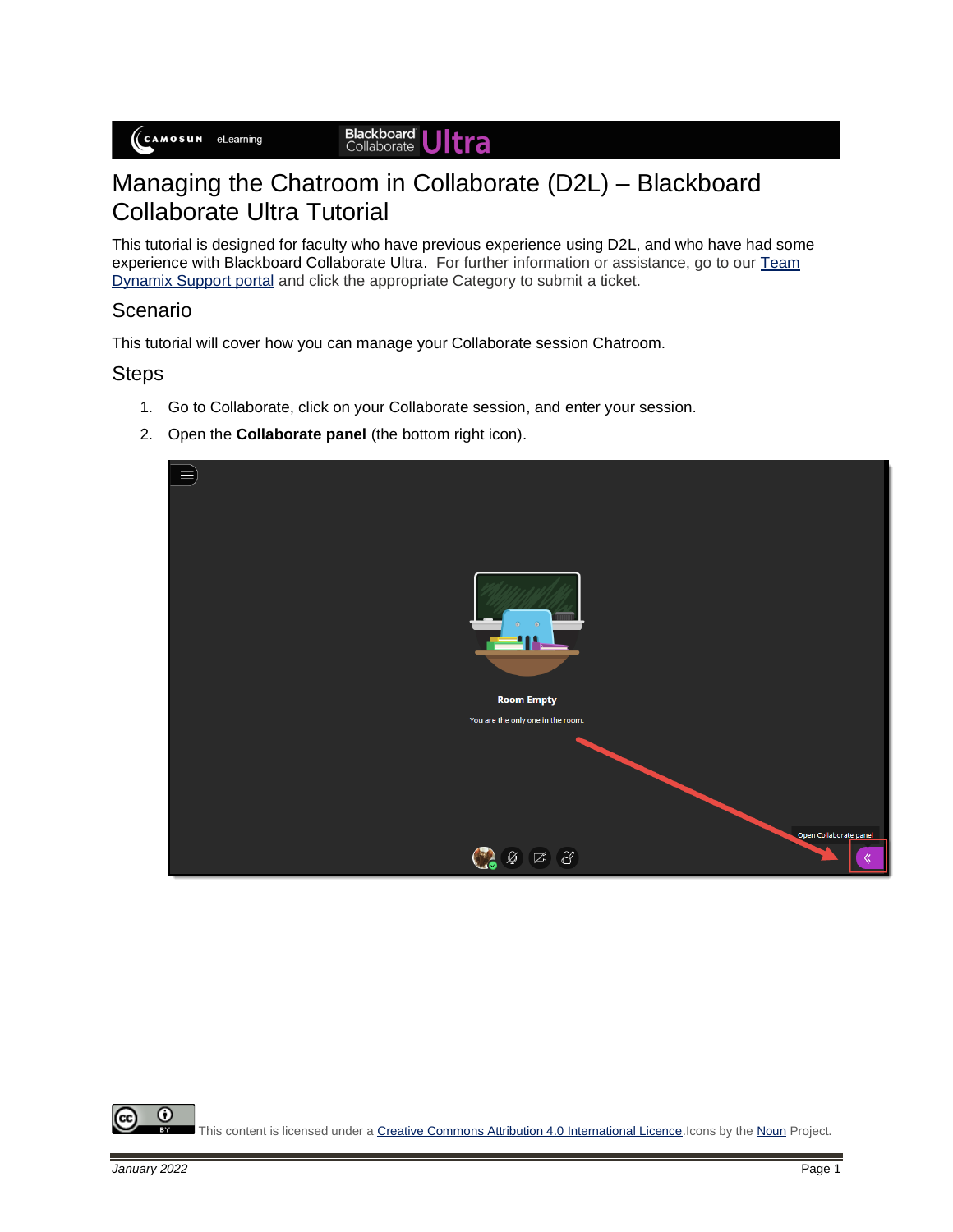3. Click the **Chat** icon.



4. Moderators will be able to chat to **Everyone** or to **Moderators** only. Participants will be able to chat to **Everyone**, and may also be able to Private Chat another participant if the **Moderator** has not disallowed that function. Click **Everyone** to chat to the whole group.



 $^\circledR$ This content is licensed under [a Creative Commons Attribution 4.0 International Licence.I](https://creativecommons.org/licenses/by/4.0/)cons by th[e Noun](https://creativecommons.org/website-icons/) Project.

'cc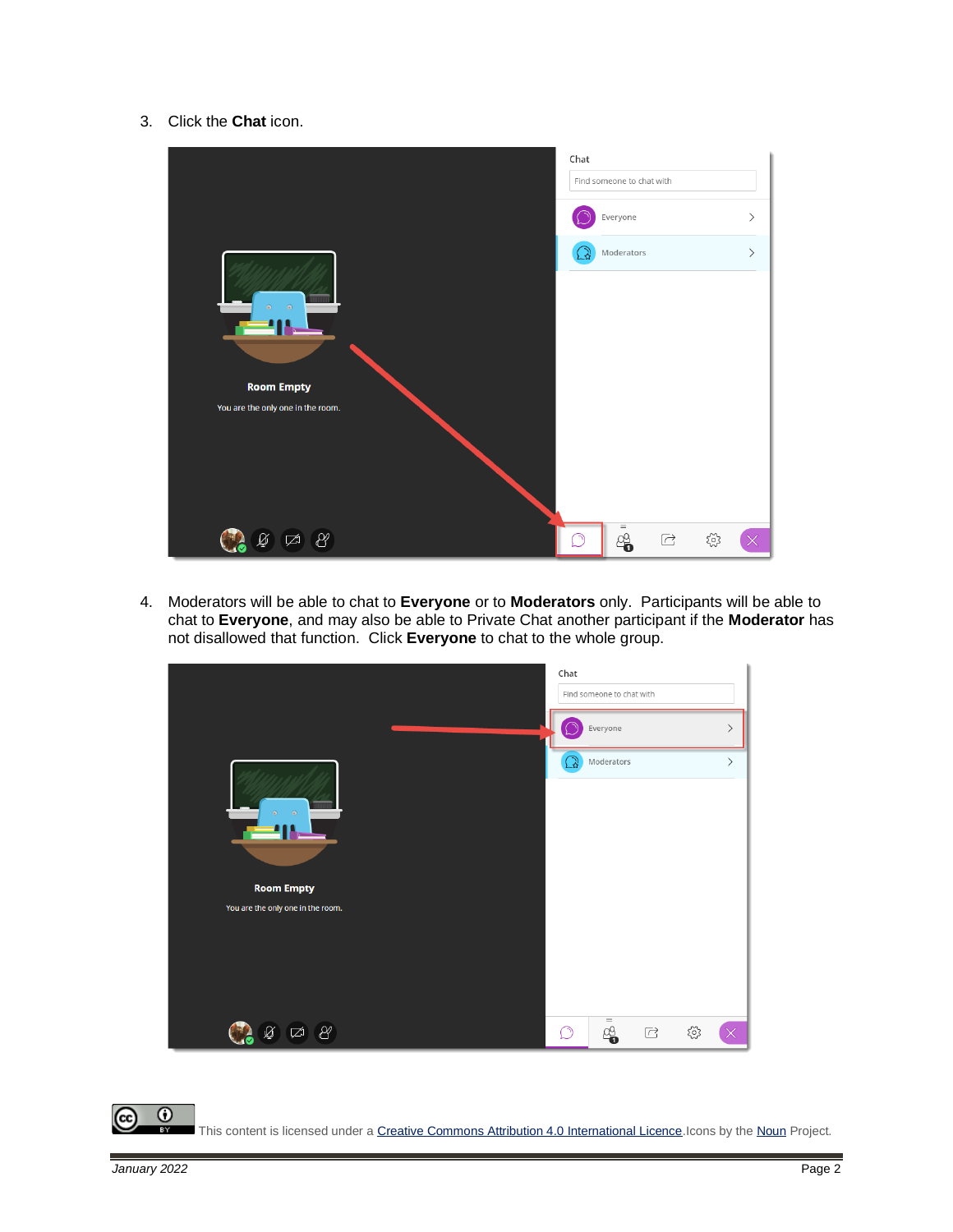5. Type your message in the **Say something** box and hit Enter. Click the down arrow to select an emoji to add to your message.



6. To toggle from **Everyone** to **Moderators** (or to chat with an individual) click the back arrow next to **Everyone**.



 $\overline{6}$ (cc This content is licensed under [a Creative Commons Attribution 4.0 International Licence.I](https://creativecommons.org/licenses/by/4.0/)cons by th[e Noun](https://creativecommons.org/website-icons/) Project.